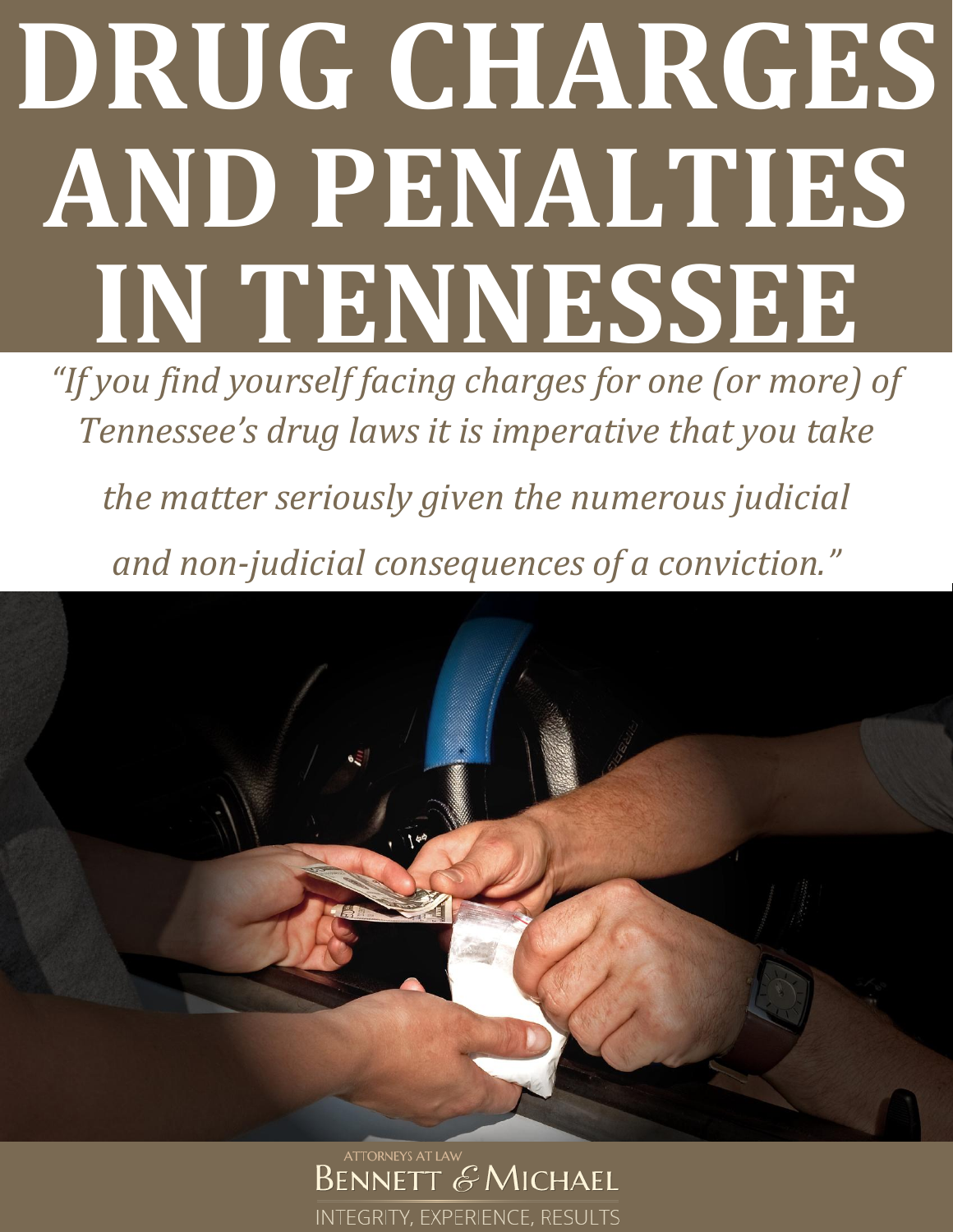

Since the "War on Drugs" began in the United States four decades ago, the laws in the U.S. have changed dramatically. Most states, including the State of Tennessee, have passed tougher drug laws and have implemented harsher penalties for defendants convicted of those laws. If you find yourself facing charges for one (or more) of Tennessee's drug laws it is imperative that you take the matter seriously given the numerous judicial and non-judicial consequences of a conviction. Only an experienced Tennessee criminal defense attorney can provide you with specific advice and guidance; however, a brief overview of the various offenses and penalties may be beneficial to you as well.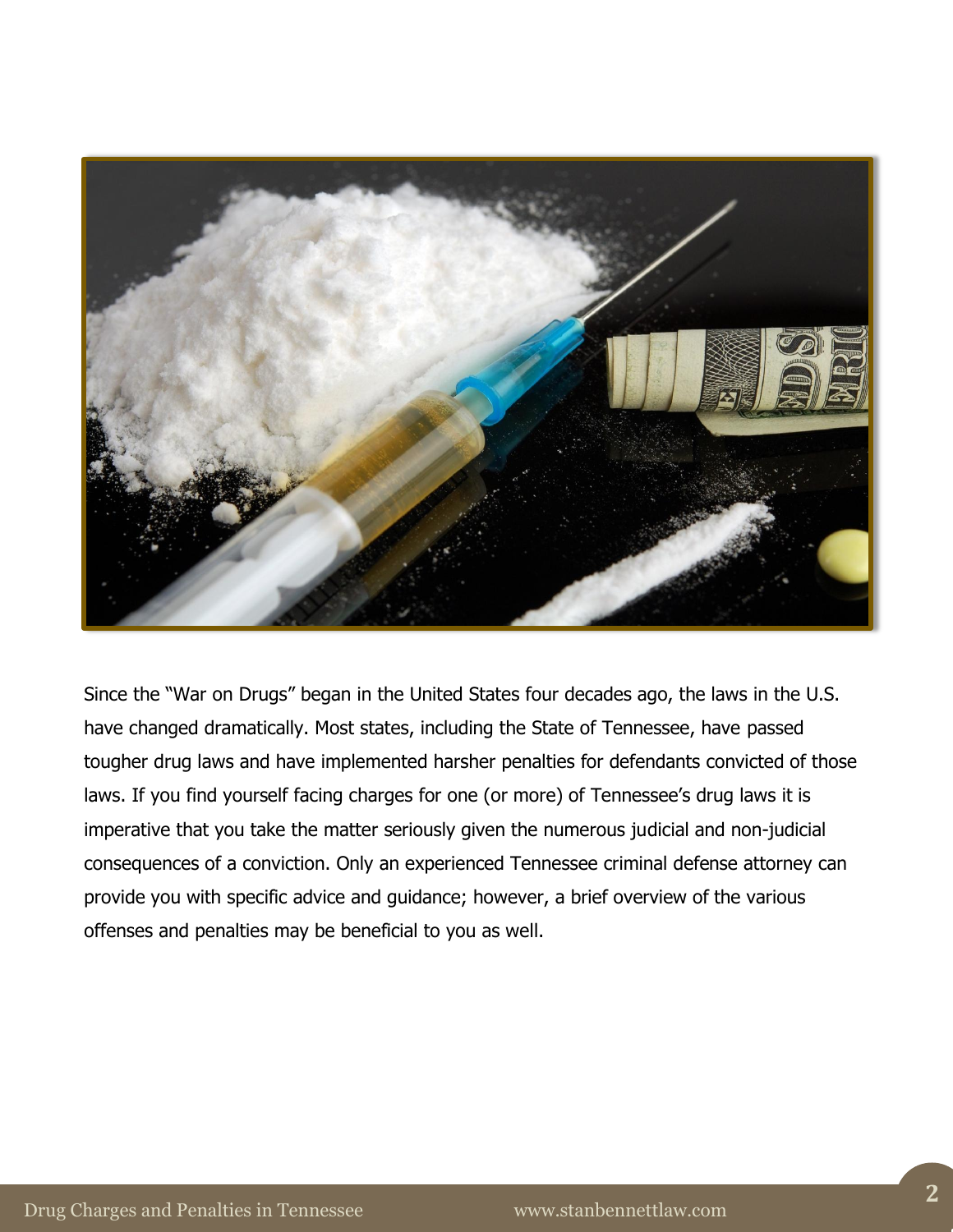#### **Felony vs. Misdemeanor**



Like most states, Tennessee divides criminal offenses into two broad categories – felonies and misdemeanors with felonies being more serious offenses. Felony offenses are then divided into five categories, Class A through Class E felonies with Class A felonies being the most serious offenses in the State of Tennessee. Misdemeanor offenses are also divided into Class A, B, and C misdemeanors with Class A misdemeanors being the most serious of the misdemeanor offenses.

### **Controlled Substance Schedules**

The U.S. federal government classifies drugs according to the Controlled Substance Act, CSA. Most states, including Tennessee, have adopted the "schedules" found in the CSA, though some minor changes are often made to the schedules. The controlled substance schedules classify drugs based on the drug's risk of addiction and known medical use. The schedules are as follows: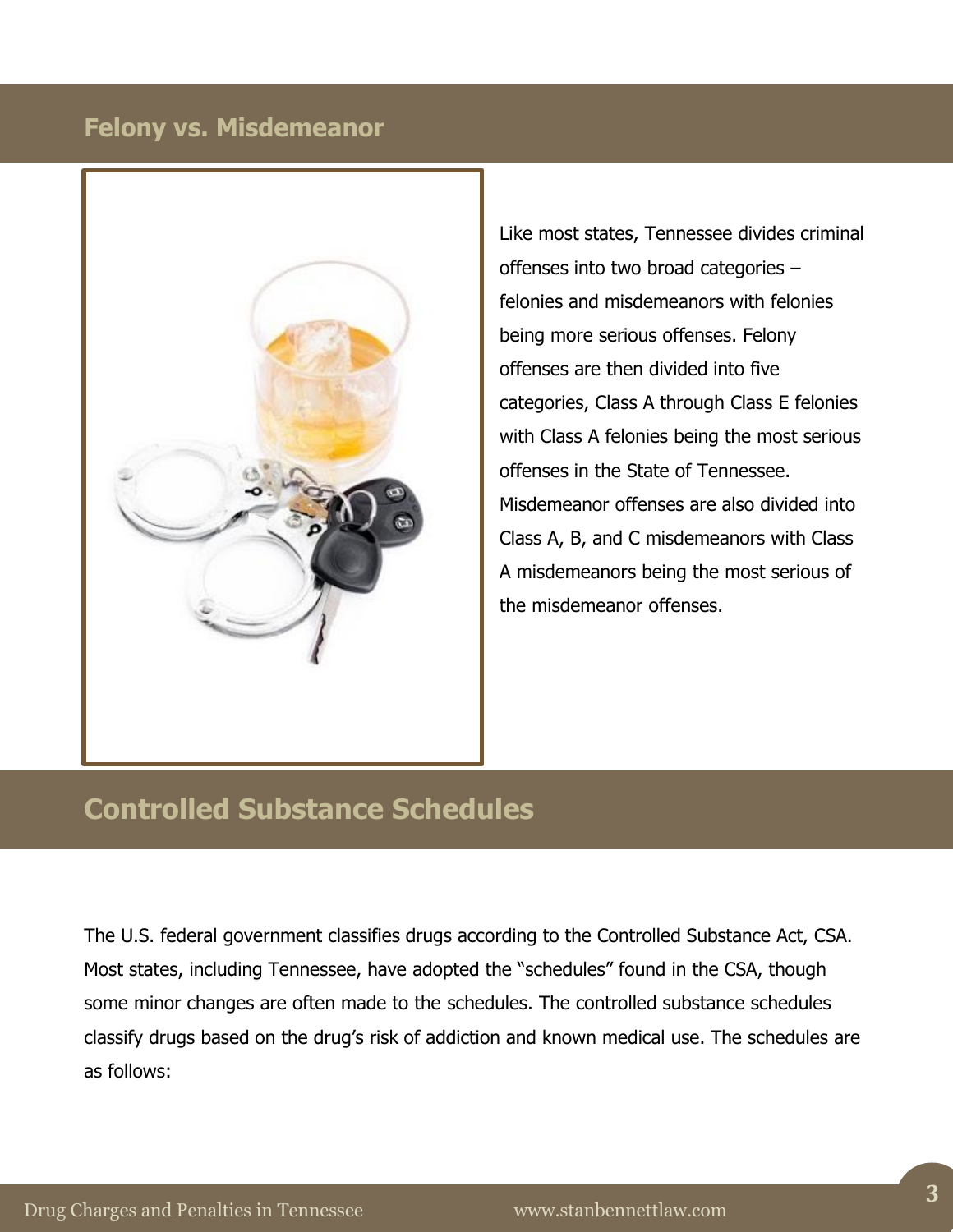- **Schedule I** –high risk of addiction or dependency and no legitimate medical use. Includes drugs such as heroin, LSD, and ecstasy.
- **Schedule II –**high risk of addiction but with legitimate medical use. Includes cocaine, amphetamines and opiates.
- **Schedule III –**moderate risk of abuse or addiction but with known medical uses. Includes anabolic steroids, ketamine, and some depressants.
- **Schedule IV** –low to moderate risk of addiction or abuse with various known medical uses. Includes anti-depressants, sedatives, and tranquilizers.
- **Schedule V** –very low risk of addiction and commonly used for medical purposes. Includes drugs such as Tylenol with codeine.
- **Schedule VI** very low risk of addiction or dependency. Marijuana is included in this schedule.
- **Schedule VII --** includes only Butyl Nitrate also called "poppers".

#### **Tennessee's Marijuana Laws**

The general public's opinion on the legal standing of marijuana has been changing dramatically in the recent years. Not surprisingly, state laws have also been changing across the country. Although Tennessee is not among the state's that have legalized marijuana for medicinal or recreational use yet, marijuana is still treated differently than other controlled substances despite the fact that marijuana is legally considered to be a controlled substance.

Simple possession of marijuana as a first or second time offense is a misdemeanor in Tennessee, punishable by up to a year in prison. Both the cultivation and sale of marijuana is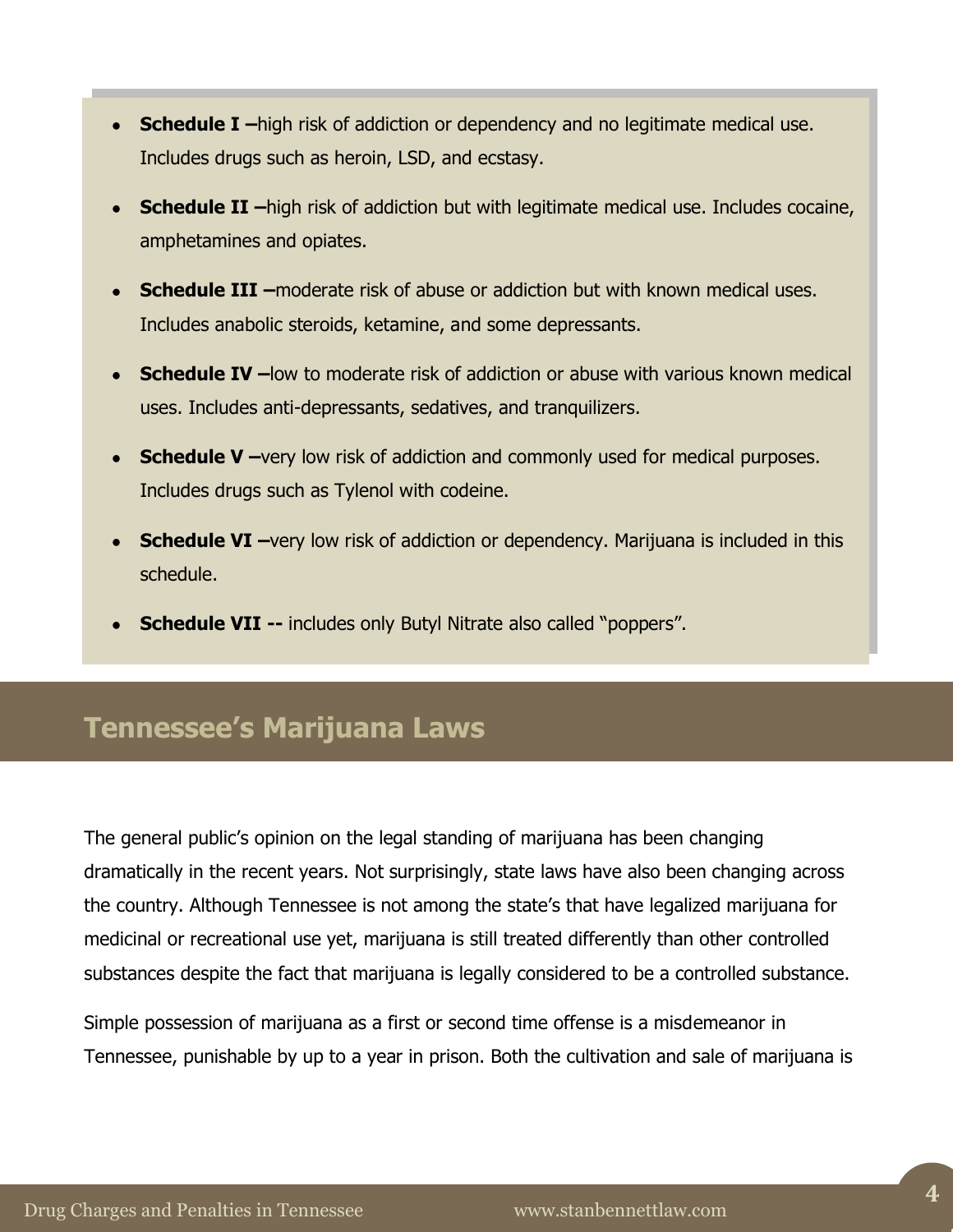a felony, punishable by anywhere from one year to 60 years in prison, depending on how much marijuana was involved.

## **Penalties for Possession of a Controlled Substance (Other than Marijuana)**



as within 1,000 feet of a school.

In Tennessee, drug crimes are also divided into crimes involving the possession of a controlled dangerous substance, or CDS, and those involving the sale or manufacture of a CDS. Possession of a CDS in the State of Tennessee is charged as a Class A misdemeanor offense for the first and second you are charged with the offense. As a Class A misdemeanor offense the potential penalties include up to a year in jail and a fine and/or a fine of up to \$2,500. For a third or subsequent arrest, possession of a controlled substance is charged as a Class E felony which carries a term of imprisonment of one to six years and a fine of up to \$3,000. The potential penalties for possession of a CDS will increase if the offense was committed in a designated "Drug Free Zone" such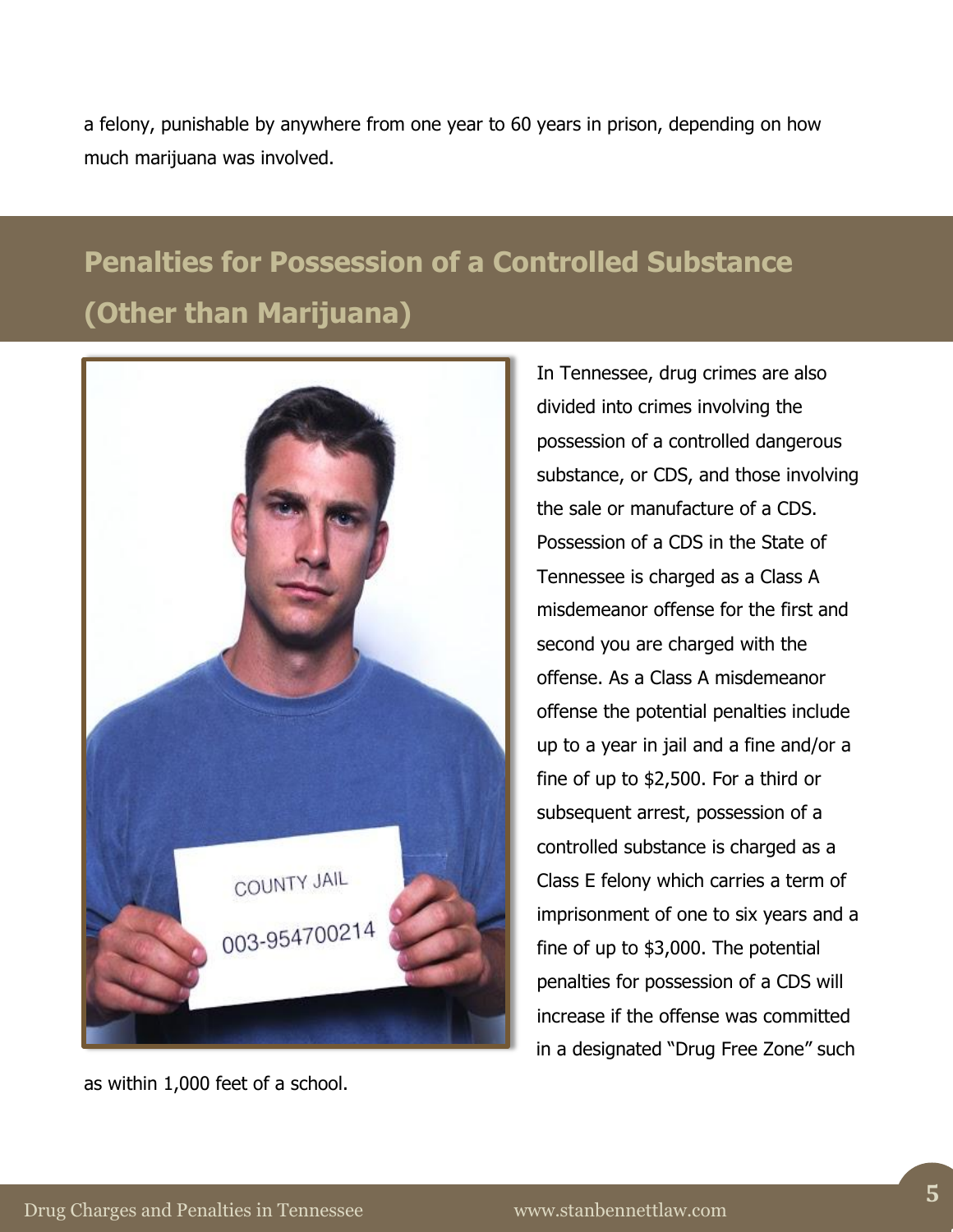## **Penalties for the Sale or Manufacture of a Controlled Substance**

The penalties you face for the sale of a controlled substance in Tennessee depend, for the most part, the schedule of the drug. Keep in mind that drugs are reclassified from time to time and penalties can also change is the legislature sees fir to change them; however, the following is a basic guide to penalties for the sale of many common controlled substances in Tennessee:

**Specified CDS** – making or selling specified amounts of certain controlled substances is a Class A felony in Tennessee, carrying a prison sentence of 15 to 60 years and/or a fine of up to \$500,000. In lessor amounts the sale or manufacture constitutes a Class B felony. The CDSs include:

- $\circ$  •heroin
- o •morphine
- o •hydromorphone
- o •Lysergic acid diethylamide (LSD)
- o •cocaine
- o •pentazocine or tripelennamine
- o •phencyclidine (PCP)
- o •barbituric acid
- o •phenmetrazine
- o •amphetamine or methamphetamine
- o •peyote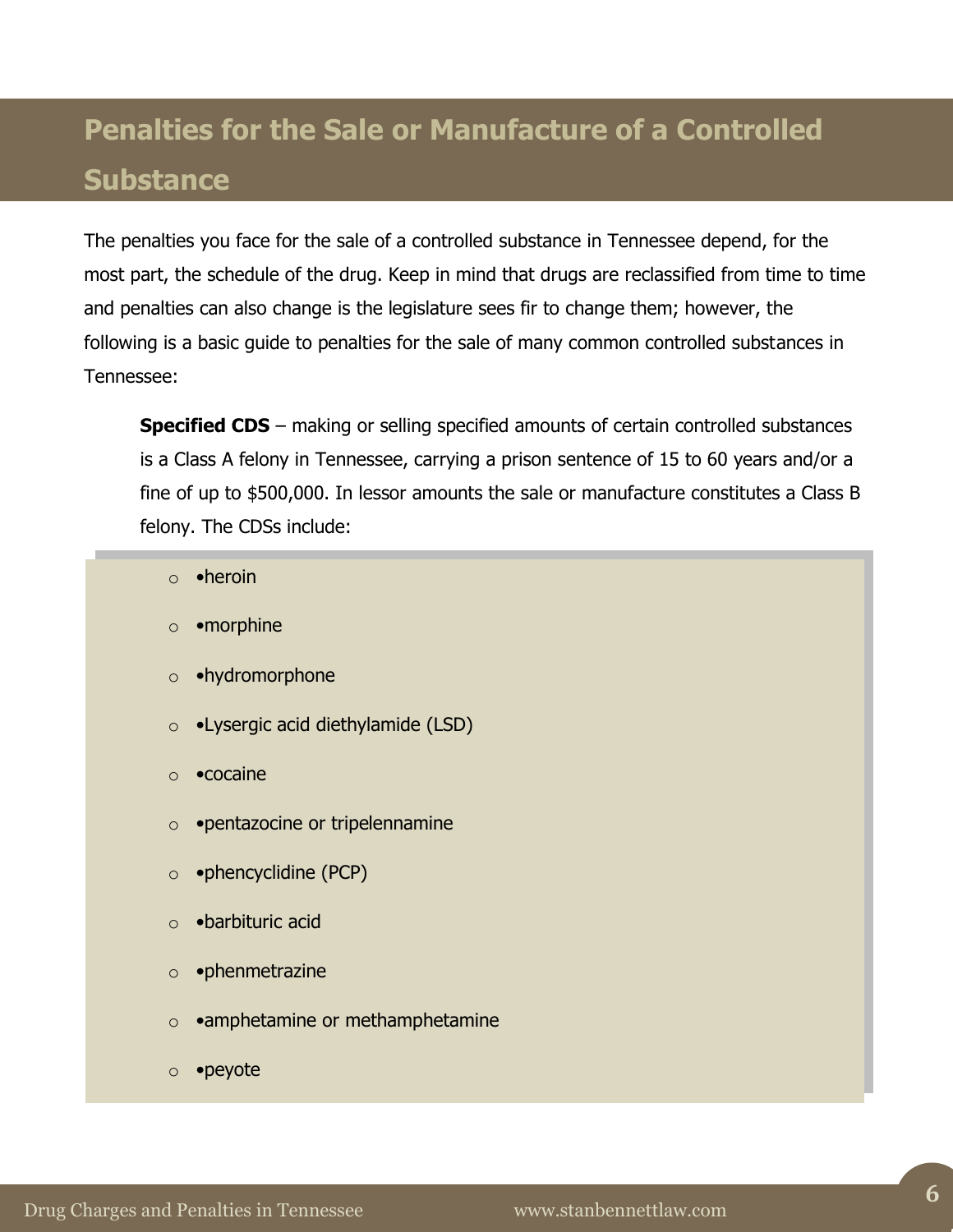- **Weapons or Injuries** if you carried or used a weapon, or if someone suffered serious bodily injury or death, during the sale of any controlled substance it is a Class B felony in Tennessee, carrying a prison term of eight to 30 years and/or a fine of up to \$100,000.
- **Schedule I drugs** the sale of a Schedule I CDS, or 0.5 grams or more of cocaine or methamphetamine, is a Class B felony in Tennessee which carries a minimum of eight years and a maximum of 30 years in prison and/or a fine of up to \$100,000.
- **Schedule II drugs** the sale of a Schedule II CDS is a class C felony, punishable by three to 15 years in prison and/or a fine of up to \$100,000.
- **Schedule III and IV drugs** the sale of Schedule III or IV CDS is a Class D felony in Tennessee, punishable by two to 12 years in prison and/or up to a \$50,000 fine.
- **Schedule V and VI drugs** selling a Schedule V controlled substance is a Class D felony, punishable by one to six years in prison and/or a fine of \$5,000 or \$1,000 respectively.

If you are facing charges for the possession, sale, or manufacture of a controlled substance in Tennessee it is imperative that you consult with an experienced Tennessee criminal defense attorney as soon as possible to ensure that your rights are protected and to get started on your defense.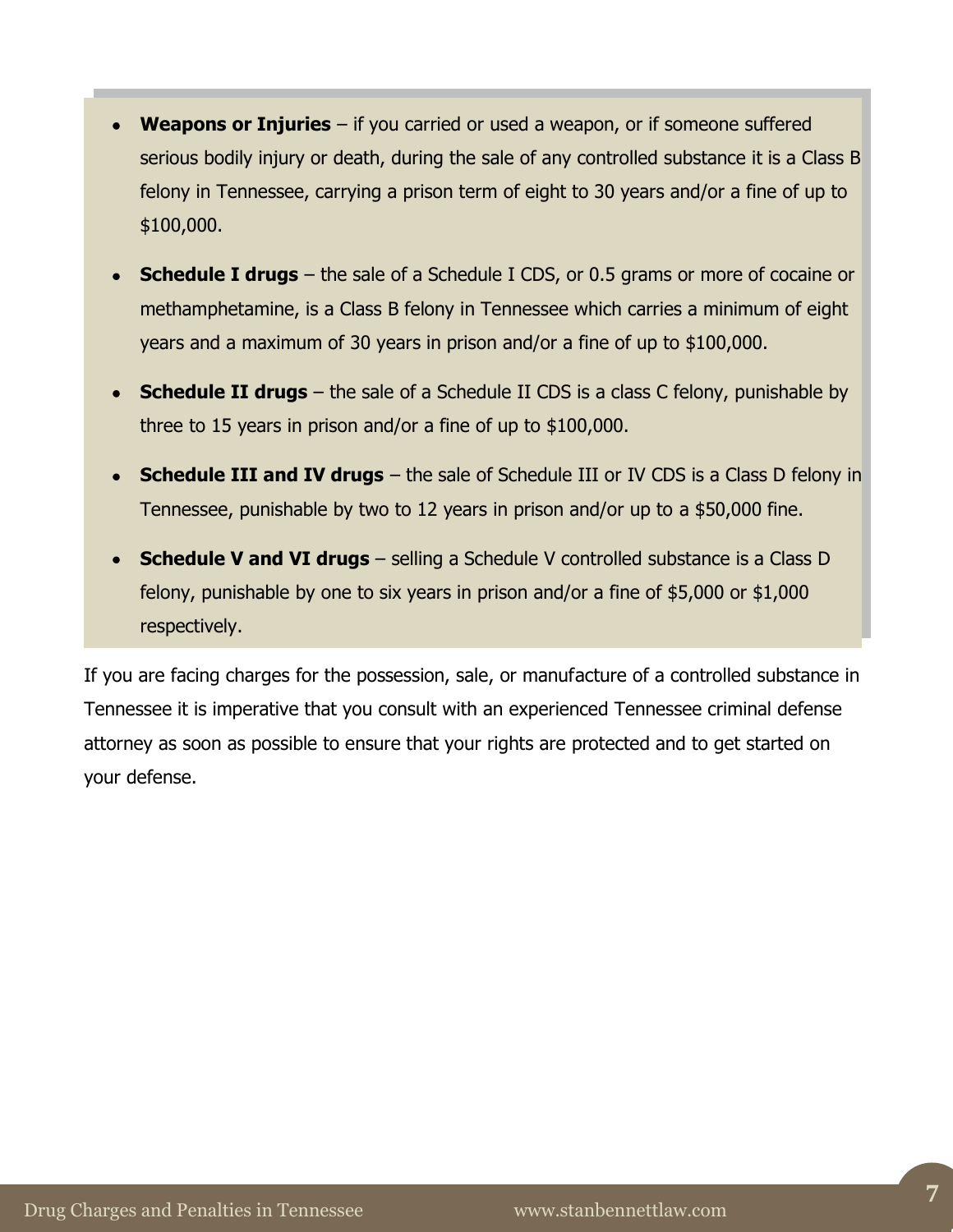Tennessee Department of Mental Health, [Controlled Substance Schedules](https://www.tn.gov/sos/rules/0940/0940-06/0940-06-01.20110407.pdf) Criminal Defense Lawyer.com, [Tennessee Felony Crimes by Class and Statute](http://www.criminaldefenselawyer.com/resources/criminal-defense/state-felony-laws/tennessee-felony-class.htm) NORML, [Tennessee Laws and Penalties](http://norml.org/laws/item/tennessee-penalties-2) Sentencing Commission, [Tennessee Drug Statutes Chart](http://www.lcle.la.gov/sentencing_commission/Resources/I%20C.%20TN%20drug%20laws.pdf) University of Tennessee, [An Overview of Criminal Offenses under Tennessee Law](http://web.utk.edu/~scheb/overview.html) Criminal Defense Lawyer.com, [Possession of a Controlled Substance in Tennessee](http://www.criminaldefenselawyer.com/resources/criminal-defense/drug-charges/tennessee-drug-possession-laws) Criminal Defense Lawyer.com, [Tennessee Sale of a Controlled Substance Law](http://www.criminaldefenselawyer.com/resources/criminal-defense/drug-charges/sale-controlled-substance-tennessee)